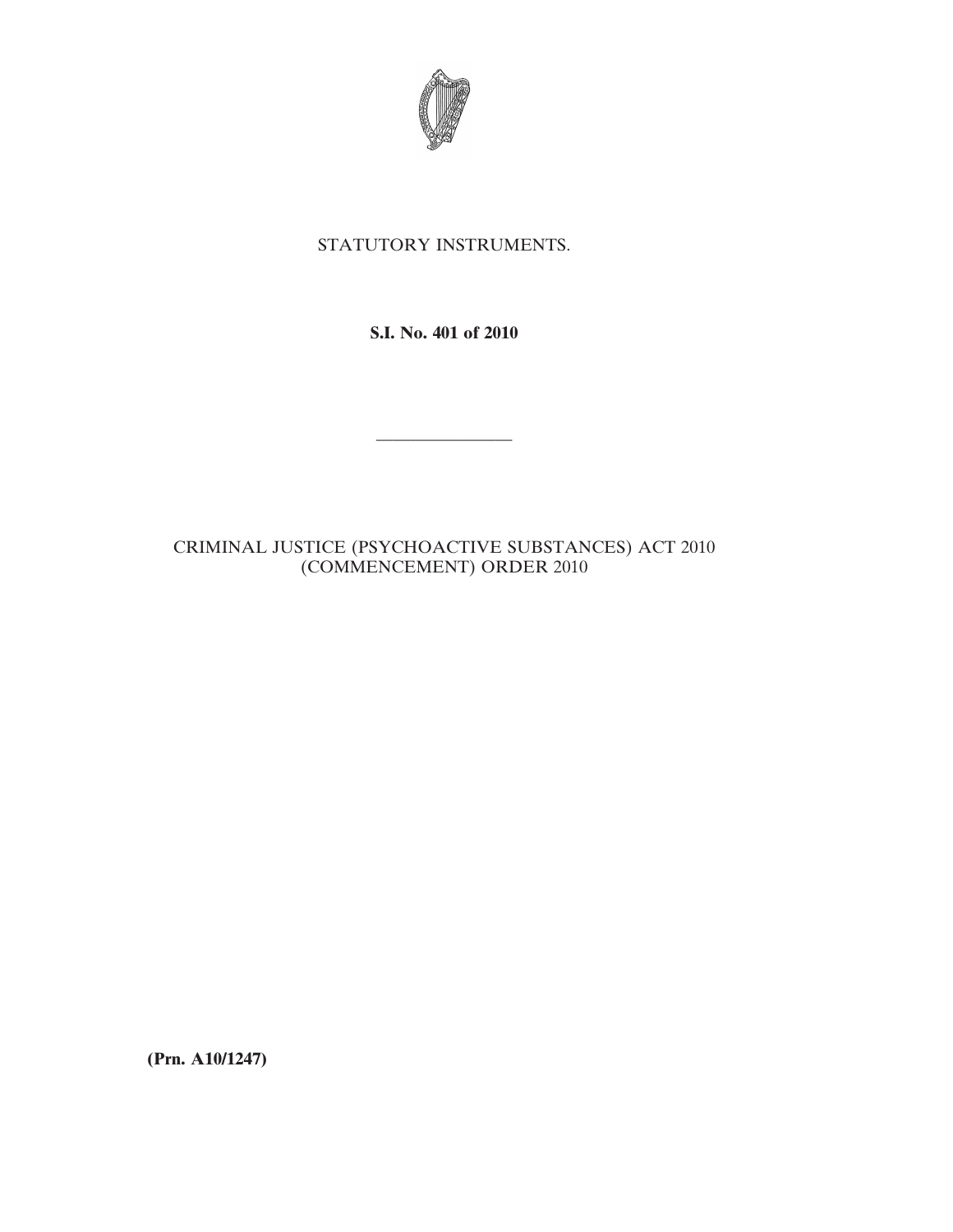## CRIMINAL JUSTICE (PSYCHOACTIVE SUBSTANCES) ACT 2010 (COMMENCEMENT) ORDER 2010

The Minister for Justice and Law Reform, in exercise of the powers conferred on him by section 26(2) of the Criminal Justice (Psychoactive Substances) Act 2010 (No. 22 of 2010), hereby orders as follows:

1. This Order may be cited as the Criminal Justice (Psychoactive Substances) Act 2010 (Commencement) Order 2010.

2. The 23rd day of August 2010 is appointed as the day on which the Criminal Justice (Psychoactive Substances) Act 2010 (No. 22 of 2010) shall come into operation.



GIVEN under the Official Seal of the Minister for Justice and Law Reform, 17 August 2010

## JAMES MARTIN,

A person authorised under section 15 of the Ministers and Secretaries Act 1924 to authenticate the seal of the Minister for Justice and Law Reform.

*Notice of the making of this Statutory Instrument was published in "Iris Oifigiúil" of* 20*th August*, 2010.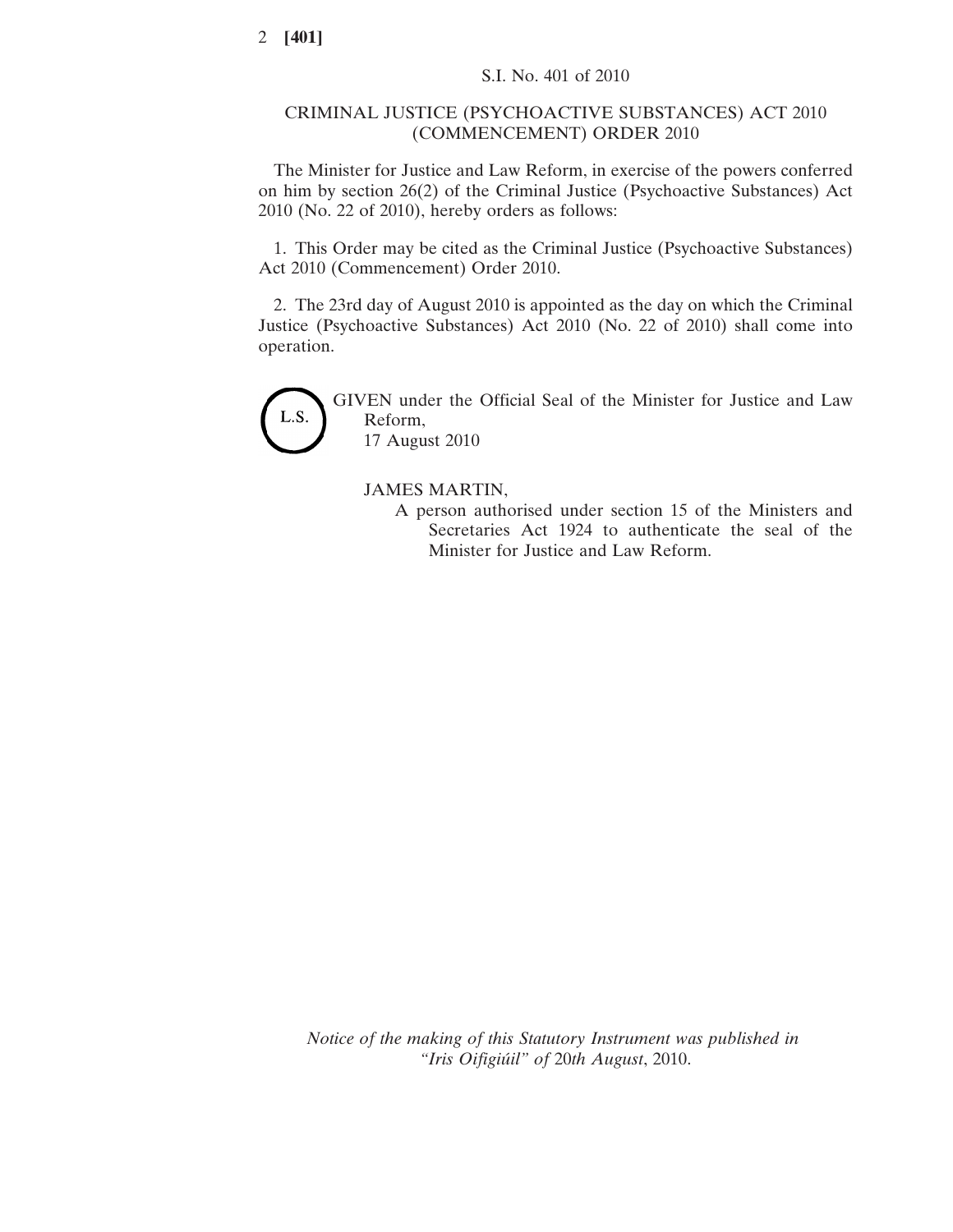**[401]** 3

## EXPLANATORY NOTE

*(This note is not part of the Instrument and does not purport to be a legal interpretation.)*

This Order appoints 23 August 2010 as the date on which the Criminal Justice (Psychoactive Substances) Act 2010 comes into operation.